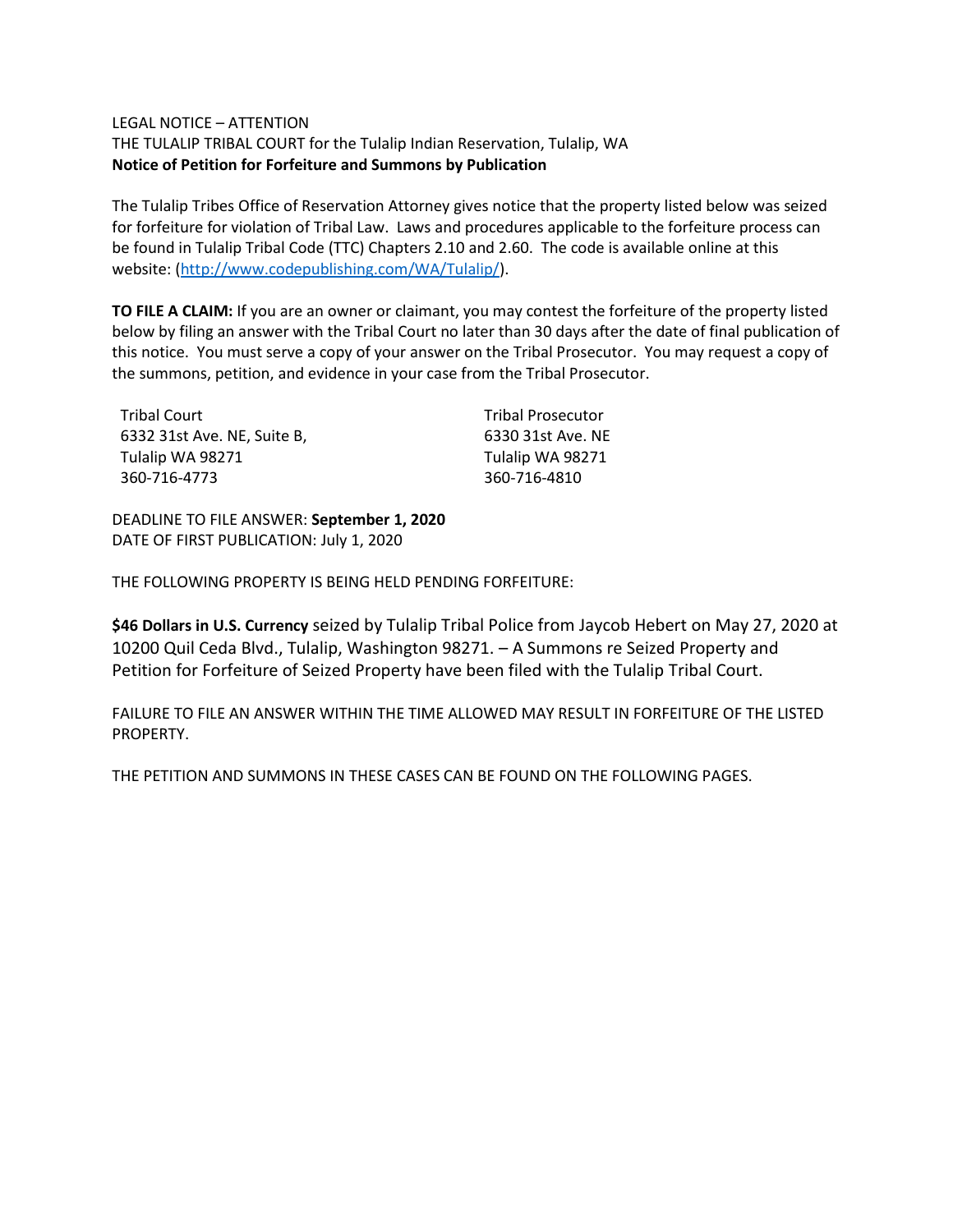|                |                                                                                                      | AM 8:47<br>2020 <del>JUN 3</del> 1<br>. Ju 14<br>TULALIP TRIBAL COURT |  |
|----------------|------------------------------------------------------------------------------------------------------|-----------------------------------------------------------------------|--|
| $\overline{2}$ |                                                                                                      | CLERK <b>QLE</b>                                                      |  |
| 3              | IN THE TULALIP TRIBAL COURT<br>FOR THE TULALIP INDIAN RESERVATION                                    |                                                                       |  |
| 4              | <b>TULALIP, WASHINGTON</b>                                                                           |                                                                       |  |
| 5              | IN REM THE FORFEITURE OF:                                                                            | NO. QCV-CV-FO-2020-0437                                               |  |
| 6              | FORTY SIX DOLLARS in U.S.                                                                            | <b>SUMMONS RE SEIZED PROPERTY</b>                                     |  |
| 7              | Currency (\$46)                                                                                      | TPD Incident No.<br>20-1230                                           |  |
| 8              |                                                                                                      | Primary Officer<br>H. Duong                                           |  |
| 9              |                                                                                                      | (Clerk's Action Required)                                             |  |
| 10             | TO:<br>Jaycob Hebert<br>16401 Highway 99                                                             |                                                                       |  |
| 11             | Lynnwood, WA 98036                                                                                   |                                                                       |  |
| 12             | YOU ARE HEREBY NOTIFIED that the Tulalip Tribes, Plaintiff, by and through its                       |                                                                       |  |
| 13             | prosecuting authority, has filed a petition with the Court that seeks to have forfeited, to the      |                                                                       |  |
| 14             | benefit of the Tribes, certain property that you allegedly own, claim, or have an interest.          |                                                                       |  |
| 15             | Pursuant to Chapter 2.60.070§(4)(a), of the Tulalip Tribes Code of Law, you have thirty              |                                                                       |  |
| 16             | (30) days after you have been served the petition and this summons to file with the Court a          |                                                                       |  |
| 17             | response to the allegations described in the petition. No extension of the time for filing the       |                                                                       |  |
| 18             | response may be granted. Failure to respond within 30 days may bar you from presenting               |                                                                       |  |
| 19             | evidence at any later evidentiary hearing regarding the seized property. Further, if no response     |                                                                       |  |
| 20             | is filed within 30 days after service of the petition and summons, the Court, upon motion of the     |                                                                       |  |
| 21             | Tribes, shall order the property forfeited to the Tribes.                                            |                                                                       |  |
| 22             | Chapter $2.60.070\{(4)}$ (b) governs responses to forfeiture petitions. The Clerk's Office           |                                                                       |  |
| 23             | does not provide legal advice. It is your responsibility to familiarize yourself with the applicable |                                                                       |  |
| 24             | tribal<br>law—which is<br>available<br>from<br>the                                                   | Clerk's<br>Office<br>and<br>on-line<br>at:                            |  |
| 25<br>26       | http://www.codepublishing.com/WA/Tulalip/                                                            |                                                                       |  |

q,

 $\bar{\mathcal{A}}$ 

 $\ddot{\phantom{0}}$ 

 $\begin{array}{c} \begin{array}{c} \mathbb{Z} \\ \mathbb{Z} \end{array} & \begin{array}{c} \mathbb{Z} \\ \mathbb{Z} \end{array} \end{array}$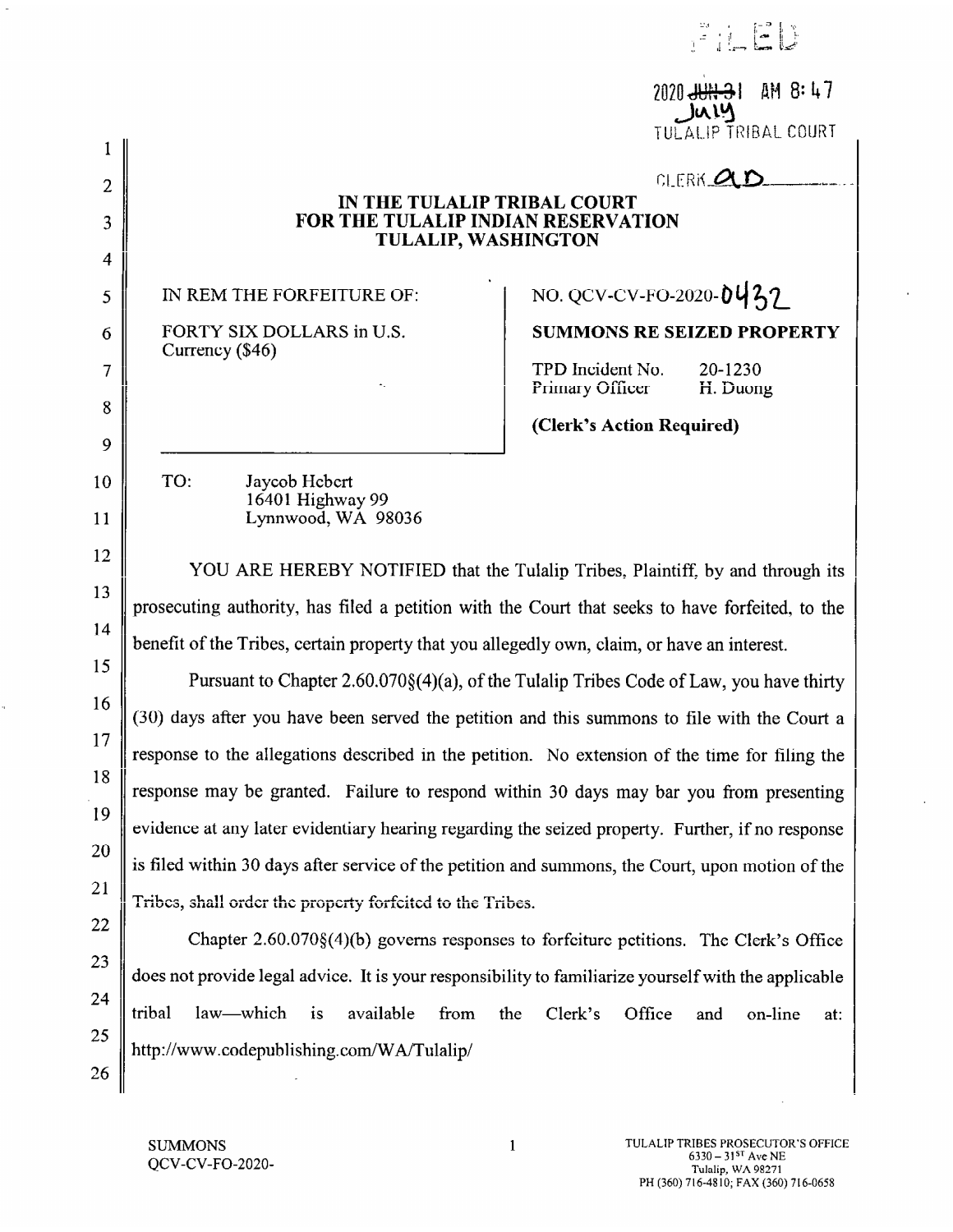| $\mathbf{1}$            | Your response must be mailed to, or personally filed with, the Clerk's Office at 6332-  |
|-------------------------|-----------------------------------------------------------------------------------------|
| $\overline{2}$          | 31 <sup>st</sup> Ave NE, Suite B, Tulalip WA 98271.                                     |
| 3                       | Questions regarding the petition should be addressed to the Tulalip Tribes Prosecutor's |
| $\overline{\mathbf{4}}$ | Office at 360-716-4810, not to the Clerk's Office.                                      |
| 5                       |                                                                                         |
| 6                       | DATED this<br>day of $\frac{\text{June}}{\text{JW}}$ 2020.                              |
| $\overline{7}$          |                                                                                         |
| 8                       | CLERK OF                                                                                |
| 9                       |                                                                                         |
| 10                      |                                                                                         |
| 11                      |                                                                                         |
| 12                      |                                                                                         |
| 13                      |                                                                                         |
| 14                      |                                                                                         |
| 15                      |                                                                                         |
| 16                      |                                                                                         |
| 17                      |                                                                                         |
| 18                      |                                                                                         |
| 19                      |                                                                                         |
| <b>20</b>               |                                                                                         |
| 21                      |                                                                                         |
| 22                      |                                                                                         |
| 23                      |                                                                                         |
| 24                      |                                                                                         |
| 25                      |                                                                                         |
| <b>26</b>               |                                                                                         |
|                         |                                                                                         |

 $\sim$   $\mu$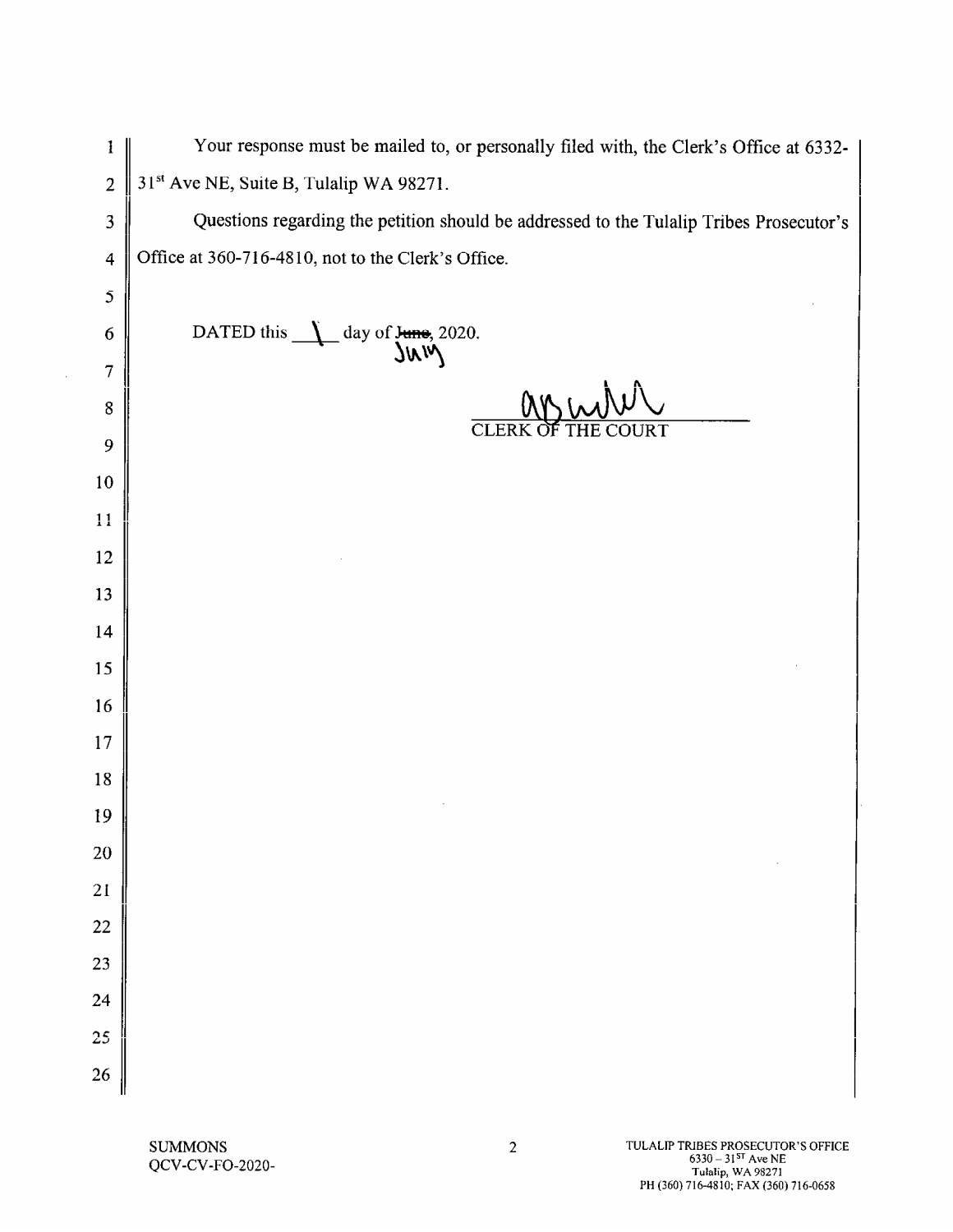FILED

 $\ddot{\phantom{a}}$ 

2020 JUN 31 AM 8:47 **JULALIP TRIBAL COURT** 

|        |                                                                                                                                                                                                                | CLERK_                                                                                   |  |  |
|--------|----------------------------------------------------------------------------------------------------------------------------------------------------------------------------------------------------------------|------------------------------------------------------------------------------------------|--|--|
| 2      |                                                                                                                                                                                                                |                                                                                          |  |  |
| 3<br>4 |                                                                                                                                                                                                                | IN THE TULALIP TRIBAL COURT<br>FOR THE TULALIP INDIAN RESERVATION                        |  |  |
| 5      | TULALIP, WASHINGTON                                                                                                                                                                                            |                                                                                          |  |  |
| 6      | IN REM THE FORFEITURE OF:                                                                                                                                                                                      | NO. QCV-CV-FO-2020-                                                                      |  |  |
| 7      | FORTY SIX DOLLARS in U.S. Currency<br>(\$46)                                                                                                                                                                   | PETITION FOR FORFEITURE OF<br><b>SEIZED PROPERTY</b>                                     |  |  |
| 8<br>9 |                                                                                                                                                                                                                | TPD Incident No.<br>20-1230<br>Primary Officer<br>H. Duong                               |  |  |
|        |                                                                                                                                                                                                                |                                                                                          |  |  |
| 10     | COMES NOW the Tulalip Tribes, Plaintiff, by and through its prosecuting authority, to                                                                                                                          |                                                                                          |  |  |
| 11     | petition the Court to institute proceedings for the forfeiture of the property described in section                                                                                                            |                                                                                          |  |  |
| 12     | I, below. The Court has subject matter jurisdiction over these proceedings, and this Petition is                                                                                                               |                                                                                          |  |  |
| 13     | made pursuant to, Chapter 2.60 of the Tulalip Tribes Code of Law.                                                                                                                                              |                                                                                          |  |  |
| 14     | I.<br><b>SUBJECT PROPERTY</b>                                                                                                                                                                                  |                                                                                          |  |  |
| 15     |                                                                                                                                                                                                                | As described in detail in Tulalip Police Incident Report #20-1230, which is on file with |  |  |
| 16     | the Tulalip Tribal Court under this cause number, on or about the 27 <sup>th</sup> day of May, 2020, Tulalip<br>Tribal Police (TPD) seized a \$46 from Jaycob Hebert in the vicinity of 10200 Quil Ceda Blvd., |                                                                                          |  |  |
| 17     |                                                                                                                                                                                                                |                                                                                          |  |  |
| 18     |                                                                                                                                                                                                                | Tulalip, Washington in connection with narcotics trafficking on the Tulalip Reservation. |  |  |
| 19     | П.                                                                                                                                                                                                             | <b>AUTHORITY</b>                                                                         |  |  |
| 20     |                                                                                                                                                                                                                | Because the Subject Money was furnished or intended to be furnished by any person in     |  |  |
| 21     | exchange for a controlled substance or listed chemical in violation of Tulalip Law, it is subject                                                                                                              |                                                                                          |  |  |
| 22     | to forfeiture pursuant to Tulalip Tribal Code 2.60.020§(7).                                                                                                                                                    |                                                                                          |  |  |
| 23     | Ш.                                                                                                                                                                                                             |                                                                                          |  |  |
| 24     |                                                                                                                                                                                                                | <b>CLAIMANTS</b>                                                                         |  |  |
| 25     |                                                                                                                                                                                                                | Jaycob Hebert, from whom the subject property was seized, is the only person who the     |  |  |
| 26     | Tribes knows or has reason to believe has or may assert a claim to the subject property. Jaycob                                                                                                                |                                                                                          |  |  |
|        |                                                                                                                                                                                                                |                                                                                          |  |  |

 $\ddot{\phantom{a}}$ 

 $\mathbf{l}$